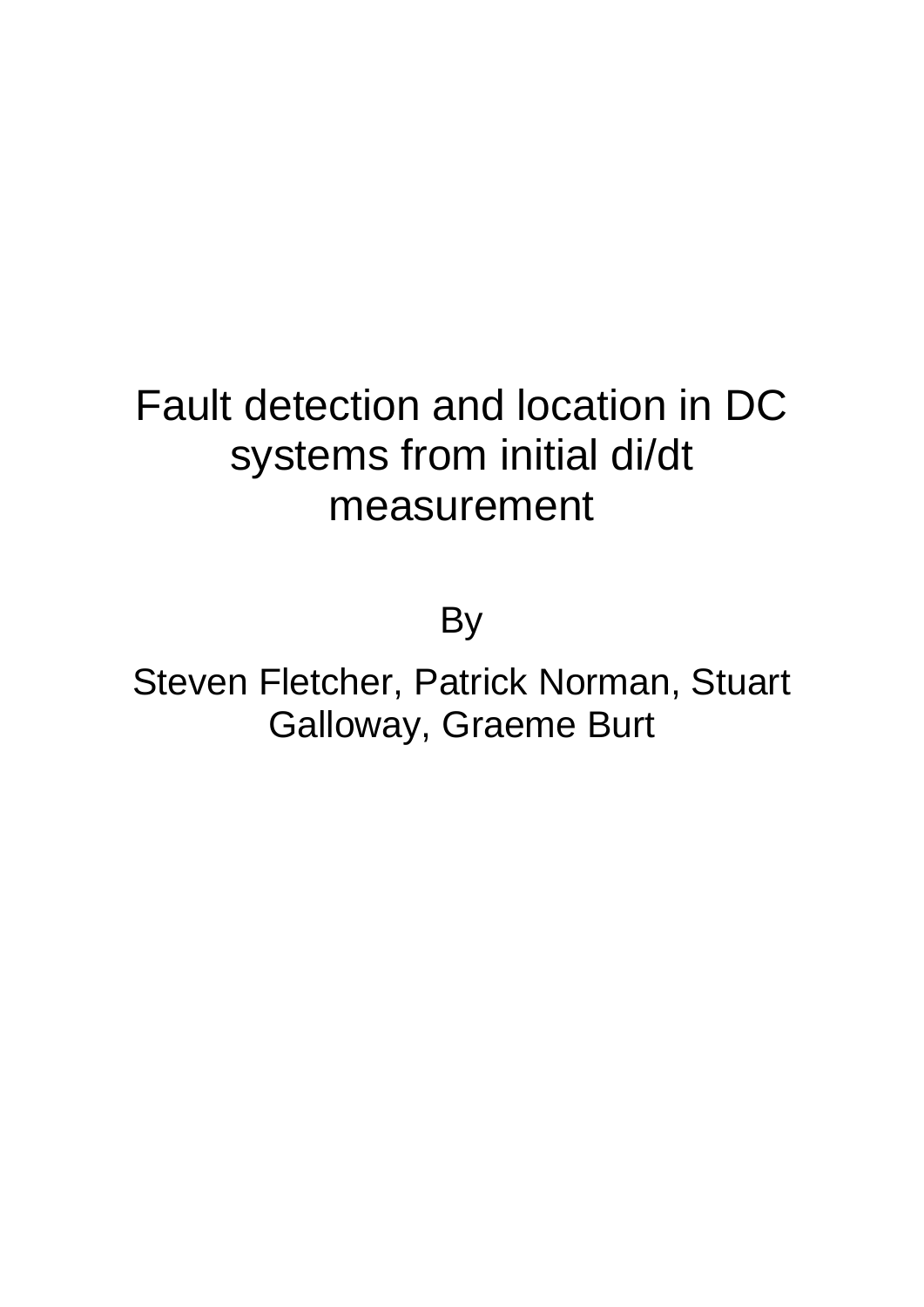## **Fault detection and location in DC systems from initial di/dt measurement**

Steven Fletcher, Patrick Norman, Stuart Galloway, Graeme Burt University of Strathclyde

#### **Abstract**

The use of DC for primary power distribution has the potential to bring significant design, cost and efficiency benefits to a range of power transmission and distribution applications. The use of active converter technologies within these networks is a key enabler for these benefits to be realised, however their integration can lead to exceptionally demanding electrical fault protection requirements, both in terms of speed and fault discrimination. This paper describes a novel fault detection method which exceeds the capability of many current protection methods in order to meet these requirements. The method utilises fundamental characteristics of the converter filter capacitance's response to electrical system faults to estimate fault location through a measurement of fault path inductance. Crucially, the method has the capability to detect and discriminate fault location within microseconds of the fault occurring, facilitating its rapid removal from the network.

#### **Introduction**

There is an increasing interest in the use of DC power distribution throughout the power industry. This interest is largely driven by the increased usage and advance of power electronic technologies which have facilitated more interconnected and efficient use of DC systems. Recent proposed applications for DC range from large scale multiterminal DC systems, such as for offshore grid applications<sup>1-3</sup>, to more physically compact network types primarily considered within this paper. In particular, DC power distribution has been proposed for use within microgrid<sup>4-6</sup>, shipboard<sup>7-9</sup> and aircraft<sup>10-13</sup> applications in recent years. The islanded nature of these network types makes them prime candidates for the implementation of innovative power system architectures, and therefore opportunity exists for them to take advantage of the potential benefits of DC power distribution.

One area which continues to present a barrier to the more widespread adoption of DC is the lack of effective electrical fault protection systems. As a result of these issues, the development of novel DC protection solutions is an area of significant research interest<sup>4, 14</sup>. The following sections of this paper will consider both the potential advantages and protection issues in detail in order to highlight the continued need and potential benefits, as well as the opportunities, for further innovation in this area.

The paper then goes on to describe the concept of how electrical system faults could be detected and located through an initial *di/dt* measurement, that is a *di/dt* measurement very shortly after the point of fault inception. This means of fault detection is compared to existing techniques and examples are subsequently provided on its implementation. The paper concludes by identifying the key challenges in the practical implementation of an initial *di/dt* fault detection scheme as well as highlighting potential application areas.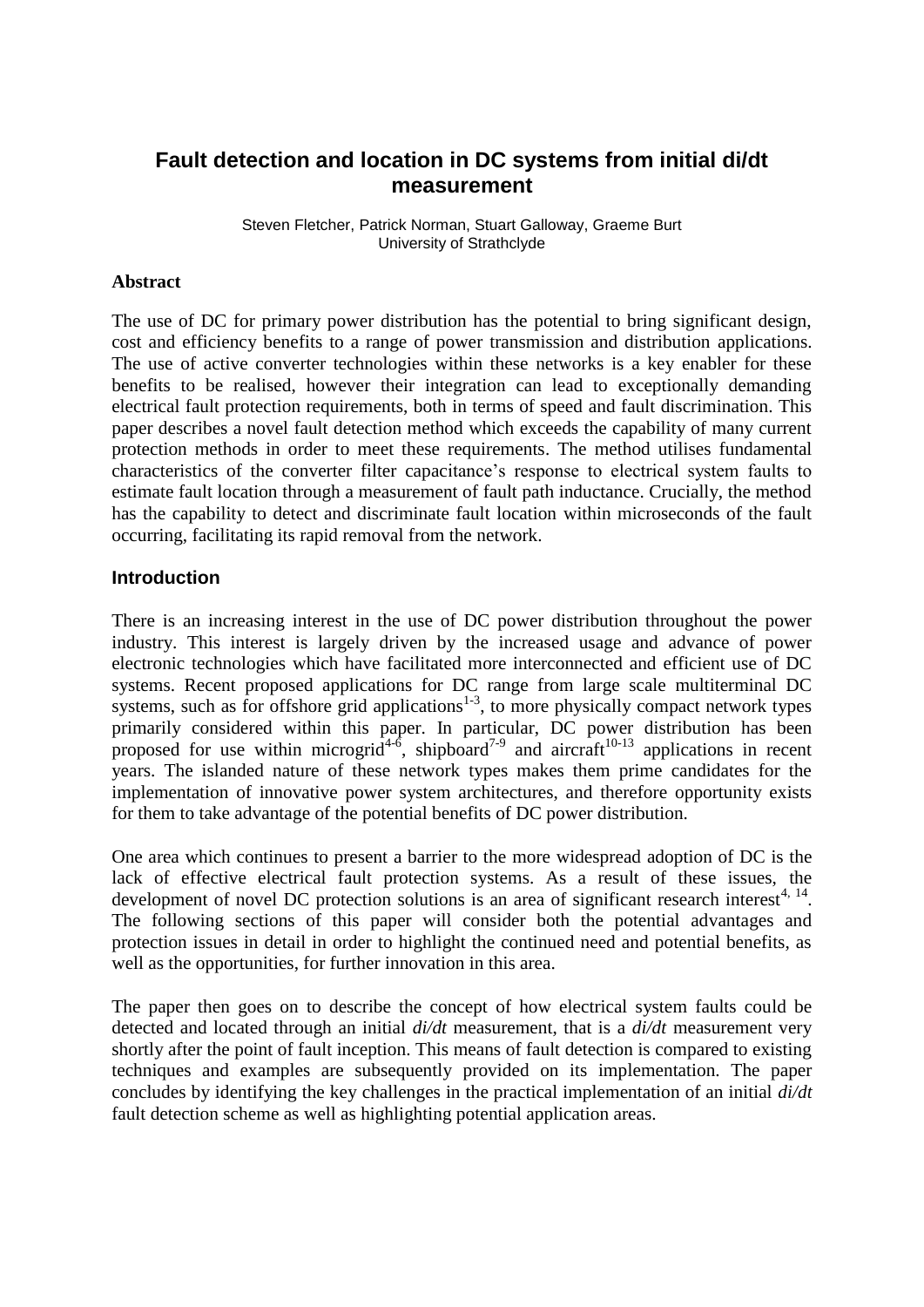## **Potential advantages of DC systems**

To gain an appreciation of why such a radical shift in the means of power distribution is being considered, it is useful to first review the benefits that DC power distribution can bring to these applications. For clarity these potential benefits are listed below and nested within this list is a discussion of why these benefits are particularly relevant for microgrid, shipboard and aircraft applications.

1. It is possible to transmit more DC power through a cable of a given voltage rating than with AC

There are a number of reasons why this is the case. The first relates to the insulation limits of cables. Whilst the power delivered through an AC conductor is determined by the voltage RMS, cable insulation requirements are determined by the peak voltage level. This is not the case for DC conductors which can transmit power at the full voltage limit set by the cable insulation. Due to this higher average voltage level, a DC system can therefore transfer up to  $\sqrt{2}$  times the power of an AC system operating at the same AC (peak) voltage<sup>9</sup>. Alternative cabling arrangements, such as dividing the DC voltage into a "two-bus" arrangement with positive and negative voltage rails, can achieve even greater improvements in power transfer. For example, Kaipia et al.  $\overline{6}$  claims that up to 16 times more power can be transmitted in DC than AC using the same cables and carefully selecting voltage levels. Furthermore, DC systems are free from skin effect (under steady state conditions) and reactive voltage drop, further improving power transfer.

These inherent characteristics of DC distribution provide a number of potential benefits. First, they can facilitate a reduction in cable sizes, potentially reducing cost (which is particular important for making DC distribution economic within the microgrid domain<sup>6</sup>), as well as reducing weight and volume of associated conductors<sup>9, 15</sup>. The indirect efficiency savings achieved by reducing the weight of the electrical system can be of significant benefit to ship and aircraft applications. For example, American Airlines claims that removing 1 pound  $(\approx 0.45 \text{kg})$  from each of the aircraft in its fleet will save more than 11000 US gallons ( $\approx 3.78$ ) litres per gallon) in fuel per year<sup>16</sup>, which, based on 2011's average jet fuel costs of \$3.05 per gallon<sup>17</sup>, equates to an annual cost saving of \$33500 per pound of weight removed from the airframe. Whilst this only provides a high level approximation, it highlights that even small weight saving can result in significant reductions in operating costs in the long term and so incentivises design changes to reduce the weight of an aircraft's electrical system. Doerry<sup>18</sup> also provides an example of this from the marine sector, stating that for a small ship (such as surface combatants or offshore supply vessels) to carry an additional 1 ton  $(\approx 1000 \text{kg})$  of payload, the overall weight of ship must increase by approximately 9 tons to support it. This ratio reduces to 1 ton of payload to an additional 1.2 tons of ship for larger vessels. This again serves to highlight that the power system can have a much wider impact on the overall system design.

These characteristics also enable conductors to be better utilised where network voltage is fixed or limited by design constraints of the application. For example, in aviation the reduced pressure at altitude lowers the breakdown voltage of the surrounding air, increasing the risk of partial discharge<sup>19</sup>. Therefore within this sector, there is a reluctance to increase voltage in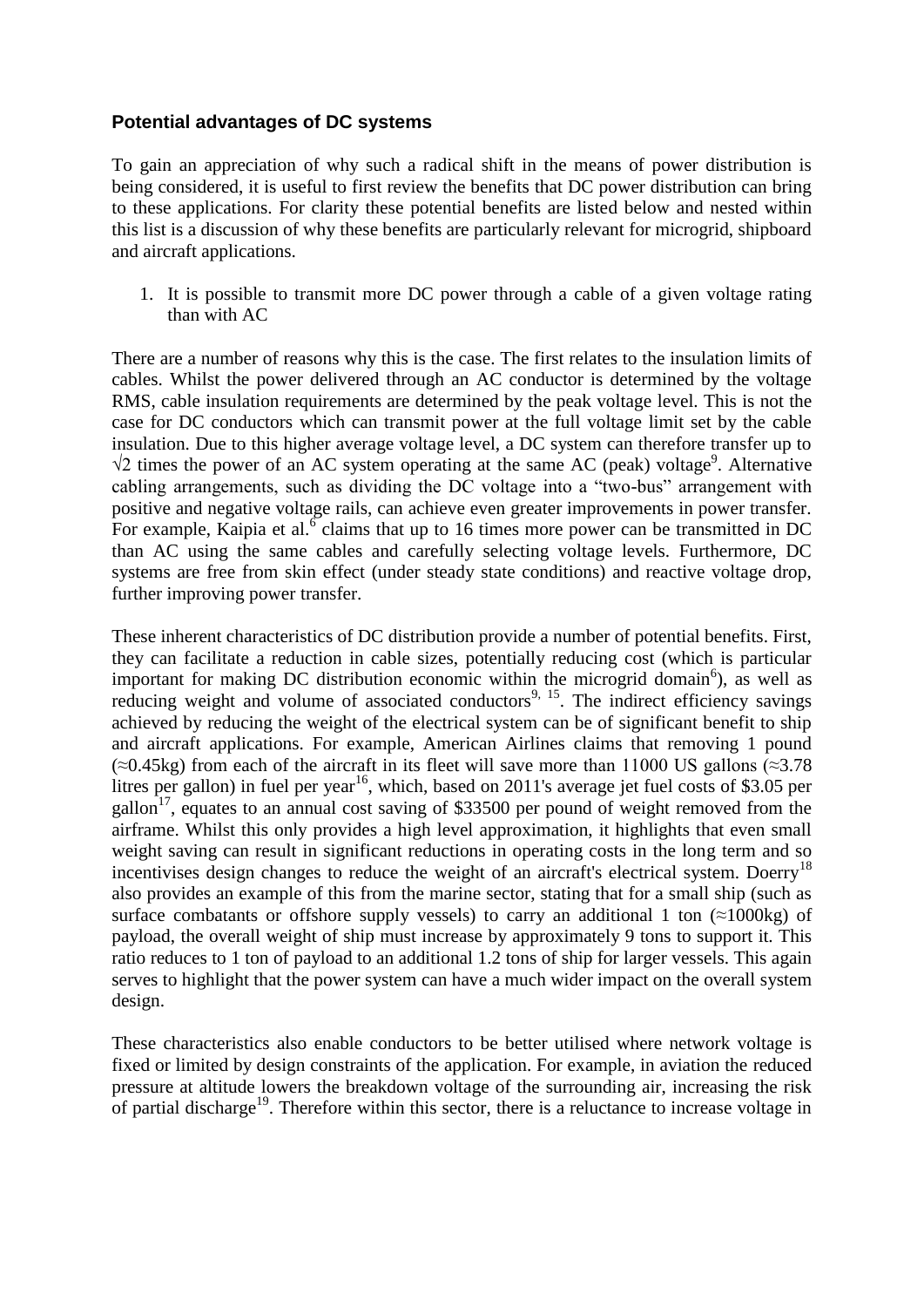order to avoid this issue. Another example from within the shipping industry is the need for specially trained crew when the operating voltage is greater than  $1000V^{20, 21}$ . Although a practical rather than technical constraint, this can have cost and operability implications. This a particular issue for small but power dense ships, such as offshore supply vessels, and has in part lead to low voltage system designs despite the potentially significant on board power requirements<sup>22, 23</sup>. In both cases, a DC network solution would provide more power for the available voltage.

2. Using DC distribution can reduce the number required power conversion stages between source and load

Within marine and aerospace sectors, the development of more-electric and all-electric design concepts, and the novel technologies associated with their realisation, is driving the requirement for greater electrification of secondary systems<sup>24</sup>. Increasingly, this creates a requirement for converter fed generation and load systems  $9-11$ ,  $25-27$ . Similarly within microgrids, distributed resources, such as small-scale generation, back-up energy storage, and some industrial and sensitive electronic loads increasingly rely on the use of power  $converters<sup>4, 28</sup>$ .

Utilising DC, it is possible to reduce the number of these power converters used in a network. For systems that generate at variable frequency, two conversion stages (rectification and inversion) are required to distribute power on a standard AC bus. This could be reduced to one rectification stage if DC distribution was used. There are also many novel loads which have unique voltage and frequency requirements. For an AC system, two conversion stages are usually required to get the power in the desired form. This again can be reduced to one with DC distribution. Removal of these nugatory rectification and inversion stages could reduce the number of power converters, and subsequent conversion losses, by up to  $50\%^{9,28}$ . Additionally, many energy storage devices such as batteries, naturally output DC. This makes it easier to connect to a DC bus rather than AC as no inversion stage is required.

These factors have a potentially significant impact on the cost, complexity, volume and weight of future network designs. George<sup>28</sup> shows a clear example of this, highlighting that for a data centre containing 1000 servers (that use DC power), \$3.5 million could be saved annually on power supply costs based on the reduced conversion losses and associated cooling requirements when utilising DC distribution. Efficiency savings of this order may be the difference between the commercial viability of a project as well as reducing its carbon footprint and therefore provide a high incentive for moving to DC.

Similar cost data for aerospace and marine sectors was not found within the public domain, however the increasing power requirements and reliance on power electronics anticipated within future platforms would suggest that significant efficiency savings could be made. Perhaps more important is the indirect efficiency savings achieved by reducing the weight of the electrical system through the removal of redundant components, the potential advantages of which are highlighted above.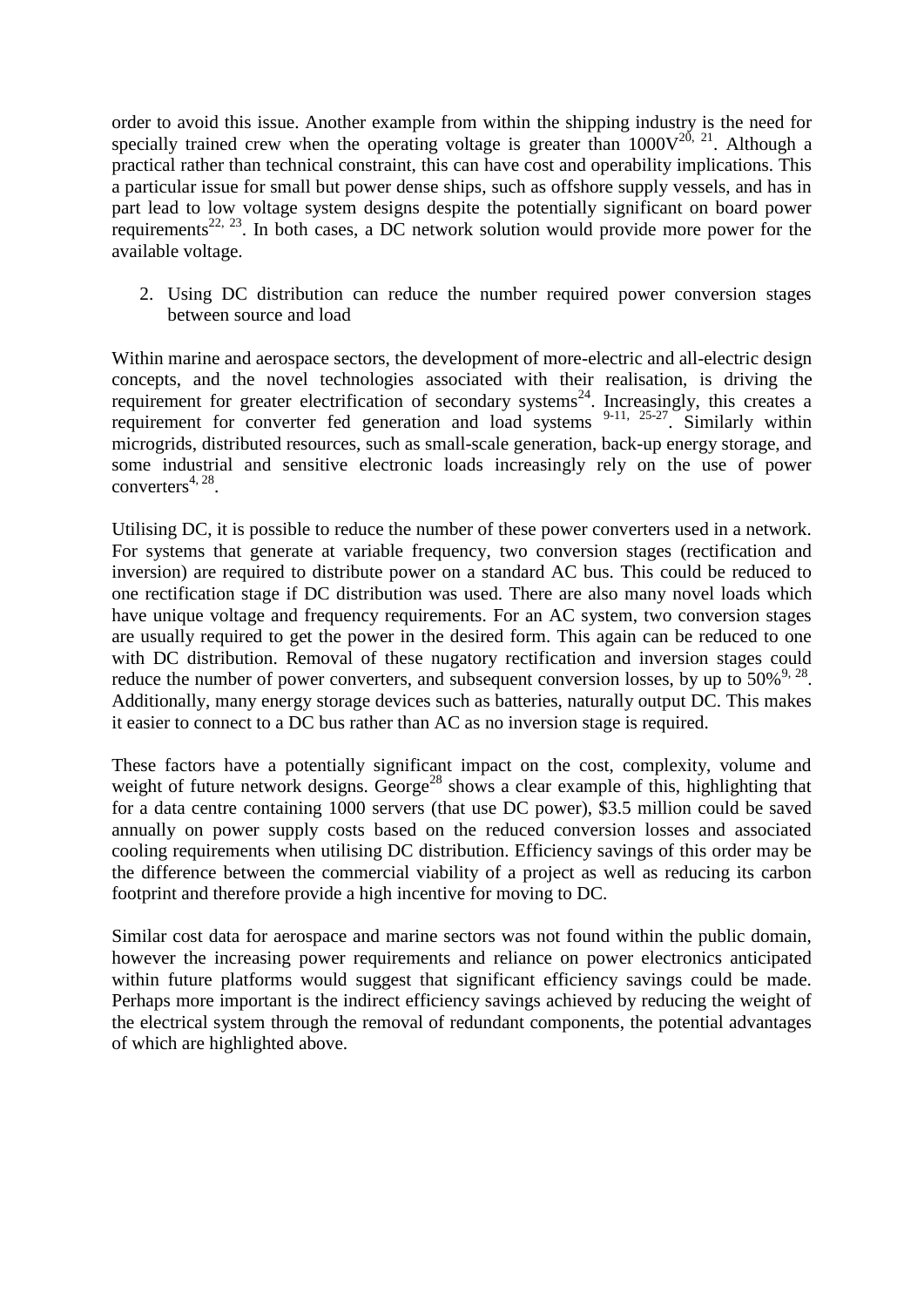3. DC distribution better facilitates the paralleling of multiple non-synchronous sources

There are multiple points to consider here, many of which are equally relevant to AC systems. The following discusses these and highlights where specific benefits can be gained in the utilisation of DC distribution.

The first is that the paralleling of any sources provides the opportunity to increase the efficiency of power generation through optimised power sharing between the sources based on their individual operating characteristic. This principle has been applied for a number of years on grid based applications to control the output of power stations through the use of economic dispatch<sup>29</sup>, and can be applied within AC and DC systems. However the paralleling of generators onto a DC bus is easier than for an AC bus, as the requirement for tight frequency regulation of the supply is removed<sup>30</sup>. This can enable faster connection of sources to a network, potentially providing better dynamic performance. For microgrids, this may allow the greater use of renewable sources under intermittent conditions, whereas within ships and aircraft, it may facilitate more efficient power sharing between multiple generators $^{12, 23, 31}$ .

The second point relates to the use of non-synchronous generation sources, which are more likely to be smaller scale distributed energy resources and prime movers. The advantages of decoupling the generator frequency from that of the main distribution system are that it allows the prime movers to be operated at the most efficient speeds<sup>7, 9</sup>, or indeed any speed (which is of benefit to intermittent sources such as renewables). Generators could also, at least in certain applications, be operated at very high speed to increase power density<sup>32</sup>. Therefore the use of non-synchronous generation sources offer potential for both increased power density and efficiency. Again these advantages can be captured for both AC and DC systems, although additional conversion stages may be required to achieve a fixed AC output, the drawbacks of which are discussed above.

From the above points it is clear that several significant design and operability benefits exist through the adoption of DC distribution, particularly where multiple sources and power electronic interfaces are connected to the network. However until now a number of factors have held back the use of DC distribution. Historically this was an issue of voltage transformation and available transmission distance<sup>33</sup>, limiting the application of DC to very low voltage or certain niche applications. Despite advances in technology having overcome these issues, the limited application of DC to date means that, unlike AC electrical systems, a profound understanding of DC electrical systems is yet to be established within the power industry. This creates an entry barrier to developing DC systems. This is evident from (and compounded by) the lack of appropriate standards in this area, particularly those related to the protection of DC networks, meaning that targets for which a system should be design to are more difficult to establish $^{28}$ .

## **Protection challenges for DC systems**

The key research challenges which exist in the protection of multiterminal DC networks relate to both fundamental issues associated with the protection of DC networks coupled with those that have developed as a result of the adoption of new network and converter designs.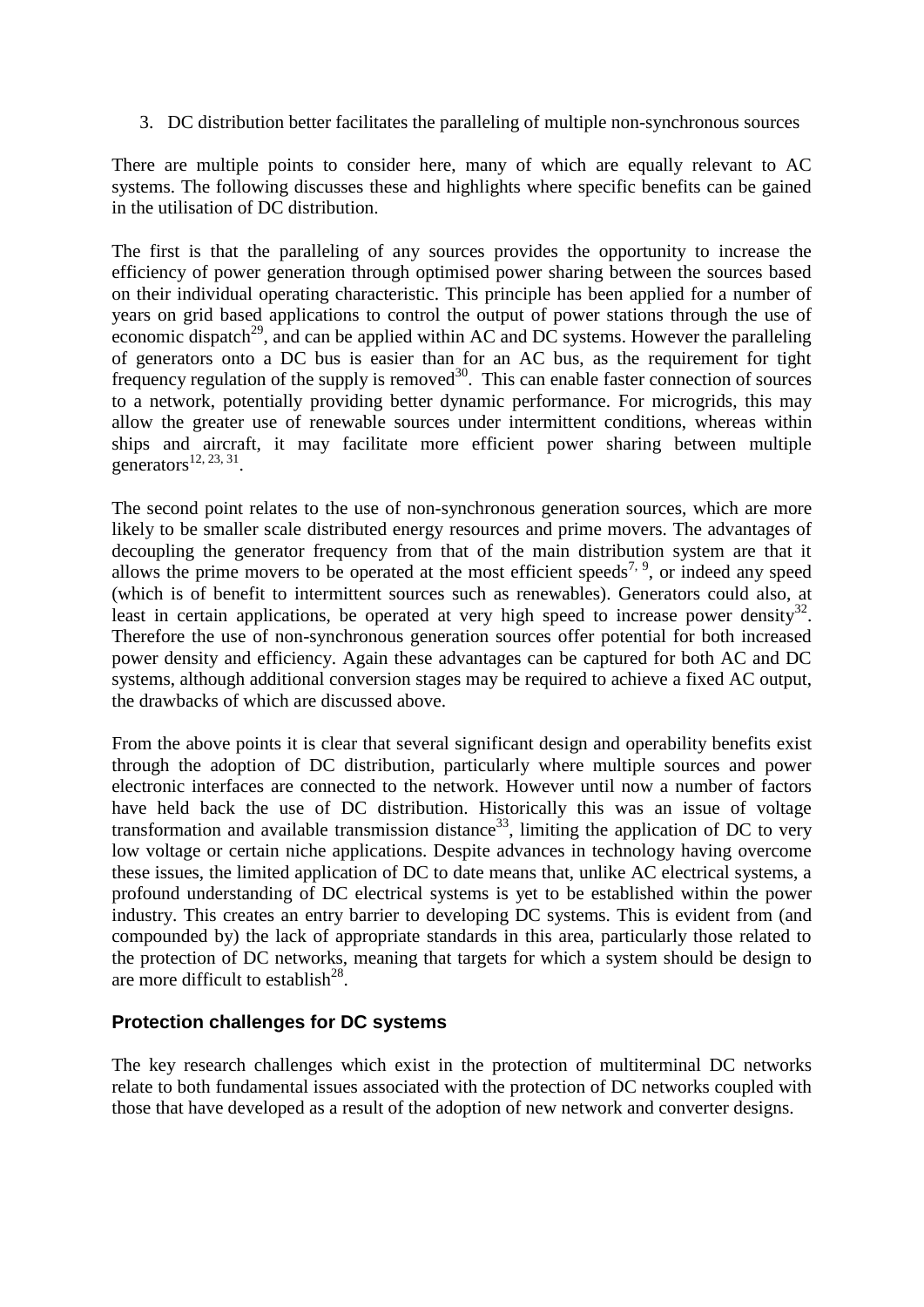In a faulted DC system, no natural zero crossings exist in the fault current waveform in which the circuit can be broken. As such, larger, heavier and more costly circuit breakers must be employed to break DC current<sup>15</sup>, which often increases the cost and physical burden of the associated network protection systems.

The nature of more modern converter interfaced DC networks are such that electrical fault conditions can develop extremely rapidly, creating extremely high fault currents and severe transient voltage conditions. The extent to which these extreme fault characteristics develop is partly dependent on the type of power converter employed. However they are particularly evident within network which utilise standard voltage source converters (VSC), with the capacitors used as filters on the DC terminals of the VSC being a source of significant fault current<sup>8</sup>. A further issue with these types of networks are that VSCs are typically less robust than thyristor based converter topologies<sup>5, 8</sup> and therefore protection must operate more quickly to prevent converter damage during network fault conditions. Salomonsson et al<sup>5</sup> provide an example of this within a microgrid where protection operating time should be in the order of 2ms to prevent converter diode damage.

Beyond these transient mitigation issues, challenges also exist with the accurate detection and discrimination of faults within DC networks. Previous studies from the authors have shown that severe limitations exist with the application of protection methods available within literature in meeting these faster operating requirements, in particular those which employ non-unit protection techniques<sup>34, 35</sup>. This creates a need for innovative methods to overcome the speed and discrimination challenges, which is the rational for the development of the novel method proposed within the following section.

## **Initial di/dt fault detection concept**

The initial *di/dt* fault detection concept method utilises fundamental characteristics of the converter filter capacitance's response to electrical system faults to estimate fault location and coordinate the network protection response. To illustrate how this is achieved, consider the equivalent network diagram shown in Figure 1.



Equivalent circuit for a faulted microgrid network containing a converter interface, filter capacitance and line impedance  $35$ 

When a fault occurs on the DC network, capacitor *C* at the converter output begins to discharge and contribute to the fault. This discharge current does not increase instantaneously but instead its initial rate of change is dependent on the voltage between capacitance and fault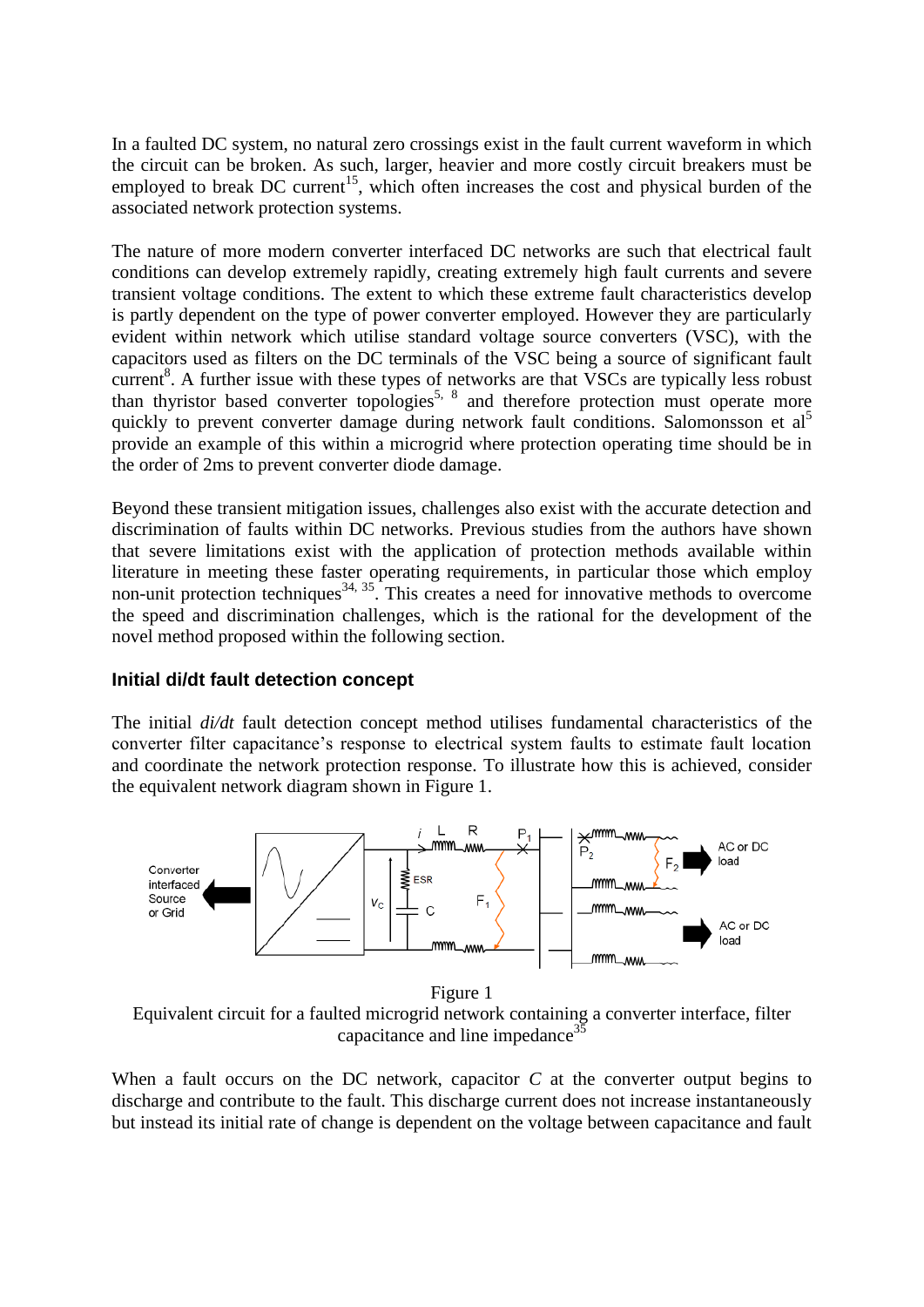and the fault path inductance. As time approaches zero (time of fault occurrence), this derivative is equal to

$$
\frac{di(t \to 0)}{dt} \to \frac{v_{C_F}(0) - i_L(0)R}{L}.
$$
 (1)

With knowledge of inductance per unit length of the line (H/m), and assuming initial line voltage drop is negligible, distance from the capacitor to the fault location can be calculated from equation (1). Provided that *di/dt* can be measured sufficiently close to time zero, then the inductance *L* can be accurately determined.

Figure 2 shows an example of this characteristic behaviour through the simulation of the example microgrid network shown in Figure 1. Faults  $F_1$  and  $F_2$  have been placed at locations 5 metres and 30 metres respectively from the converter, with fault resistances of  $1 \text{ m}\Omega$  (short circuit) and  $500 \text{m}\Omega$  (arcing fault) simulated at each location. Full details of this network are presented within<sup>35</sup>.



Figure 2 Example microgrid network  $di/dt$  response for 1m $\Omega$  (left) and 500m $\Omega$  (right) faults at F<sub>1</sub> (solid) and  $F_2$  (dotted)  $35$ 

Figure 2 illustrates that the initial rate of change is dependent on the location of the fault and is similar for both fault resistance cases. This highlights the potential to utilise such a measurement to very quickly detect both low and high impedance fault types within DC networks. It should however be noted that the high *di/dt* decays very rapidly for higher impedance faults and this will impact on the measurement speed requirements to obtain an accurate fault location. Prior to an example of how this measurement could be utilised as part of a wider protection scheme, the following section compares this approach to existing protection techniques.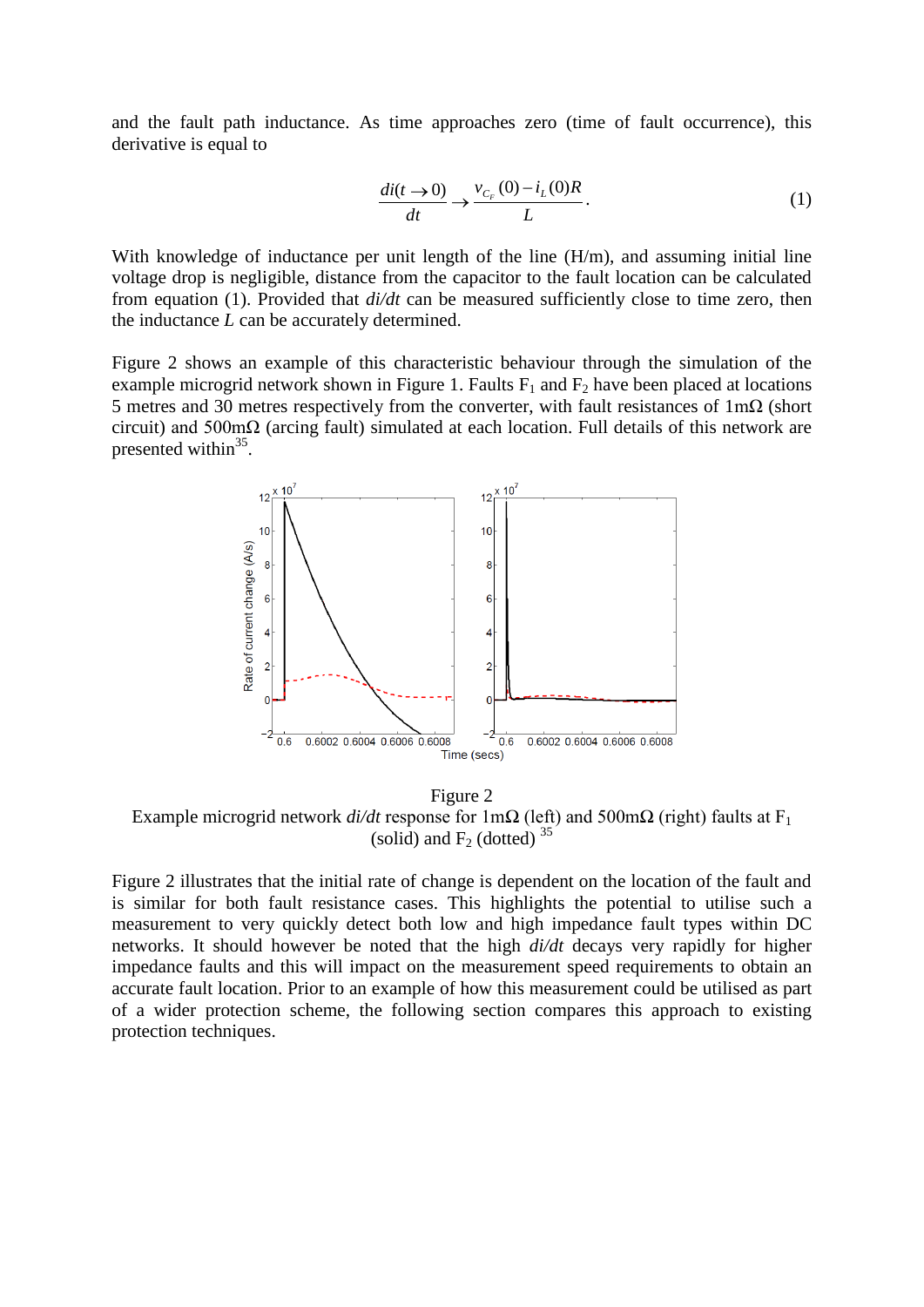## *Existing techniques and differentiating factors*

There are two main distinguishing features in this method compared to techniques presented currently within literature. The first is the use of an inductance measurement for fault location rather than impedance, as is commonly used for distance protection used in transmission systems. This means that the method is insensitive to fault resistance, which is particularly beneficial in the detection of high resistance faults such as arcs. Furthermore, the method only uses the initial (first few µs) rather than sustained *di/dt* characteristic for fault detection, unlike derivative current schemes presently employed. To clarify these differences the following subsections describe the current application of these two protection techniques.

## *Rate of current rise fault detection.*

Rate of current rise (ROCR) fault protection operates on the principle that under fault conditions current will rise more rapidly than under normal operating conditions<sup>36</sup>. This method is not too far removed from overcurrent protection however its main advantage is that faults can be detected earlier as the fault is detected while current is rising rather than at its peak, so full fault current does not need to develop to allow detection and discrimination. Early detection and isolation is advantageous as it can help minimise the disruption to the rest of the network and reduce stress on circuit breaking equipment. Figure 3 illustrates the various levels of ROCR which a network may experience.



Figure 3 Fault detection regions for traditional *di/dt* based protection systems

Figure 3 shows that there are two distinct regions where load transients and fault transients would normally lie in terms of ROCR. However there are also two overlapping areas where distinguishing between large load transients and high resistance faults becomes difficult. Partly for this reason ROCR is not usually used in isolation, and is normally accompanied by a current magnitude measurement to avoid spurious tripping $3^7$ .

## *Distance protection.*

Distance (also known as impedance) protection works on the principle that the impedance of a transmission line is proportional to the length of the line, and so by measuring the impedance, the length of a line can be derived  $\overline{d}^{38}$ . Distance protection is implemented by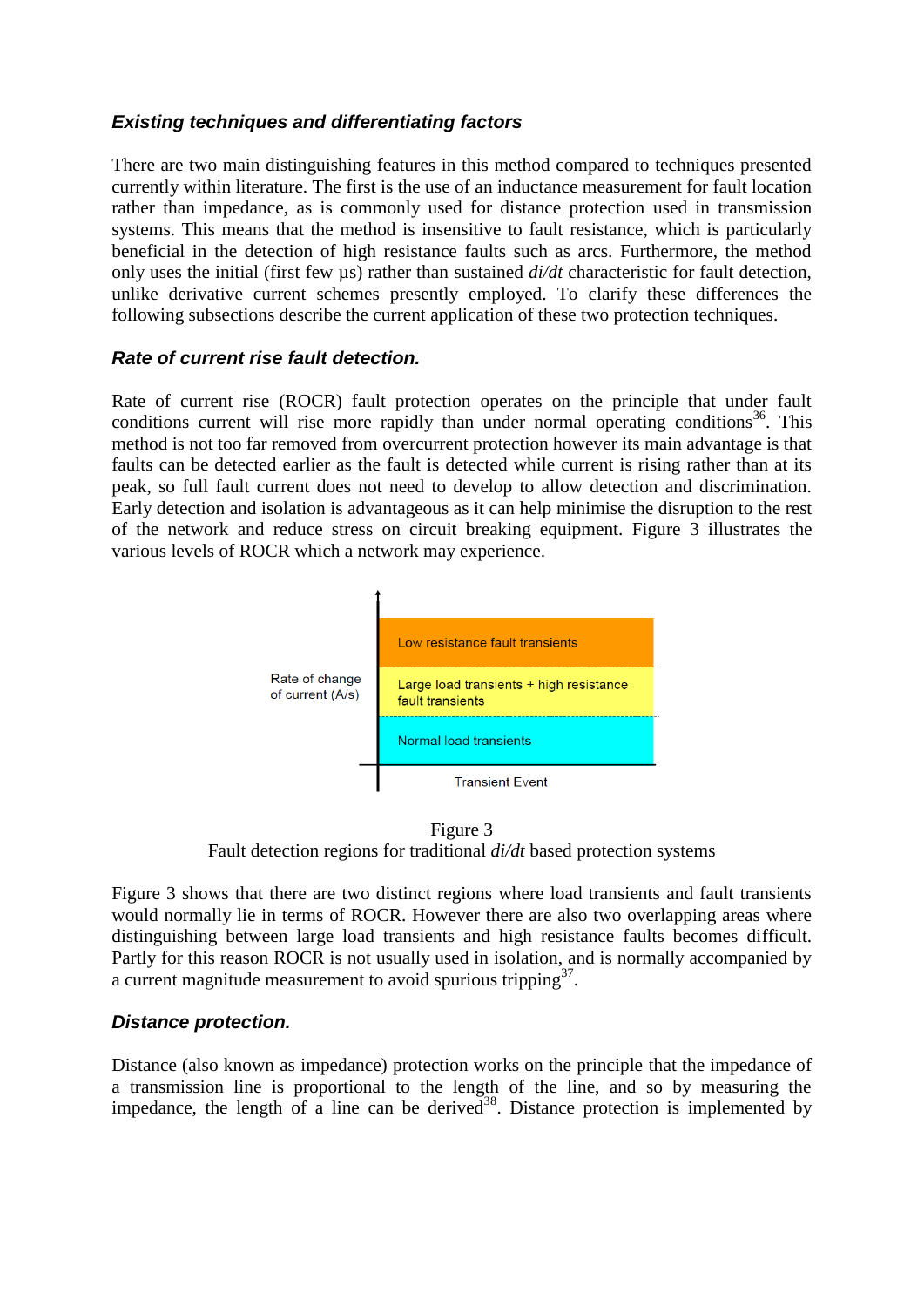measuring voltage and current at a point on the network and from that the impedance of the line downstream of that point can be calculated. If a fault occurs on the network it effectively shortens the length of the line from the point of measurement to the point of fault and so will change the impedance measured. The impedance characteristic is illustrated in figure 4.



Figure 4 Mho Characteristic with zones of protection<sup>38</sup>

Figure 4 shows three zones of protection covered by the relay physically located at the crossing between the X and R axis. These zones are in part used due to the uncertainty in both measurement and line parameters, which makes it impossible to protect an exact length of line. Instead overlapping zones are used and enables each part of the line to be protected. Faults in Zone 1 are tripped instantaneously, and Zones 2 and 3 with increasing time delays respectively.

Distance protection is commonly employed on long lengths of line (such as transmission lines) but it is not as common in smaller systems as the desired levels of discrimination are difficult to achieve. However the following section does build upon the principles of distance protection, therefore understanding of this fault detection method can facilitate the development of more relevant techniques tailored to the requirements of compact networks.

## *Protection scheme introduction*

The proposed fault detection method is primarily designed for DC distribution networks where generators, energy storage devices and loads (both AC and DC) are interfaced through power electronic converters to the network. As the capacitor fault response provides the mechanism for fault location rather than the response of source or load itself, the converter interface is essential. The following presents an initial proposal into how the fault detection method could be utilised within an example network.

Referring to the busbar network presented in Figure 1, the desired protection system response to the two fault locations would be for the local protection devices to operate to isolate faults on their branch. This would mean  $P_1$  would act to isolate  $F_1$  and  $P_2$  would act to isolate  $F_2$ . For faults occurring on other branches in the network, the non-faulted branches should remain connected. In the example network, there is no means of isolating faults on the DC busbar and these faults can only be cleared through the disconnection of all sources of fault current. To achieve the desired discrimination for branch faults, an initial *di/dt* measurement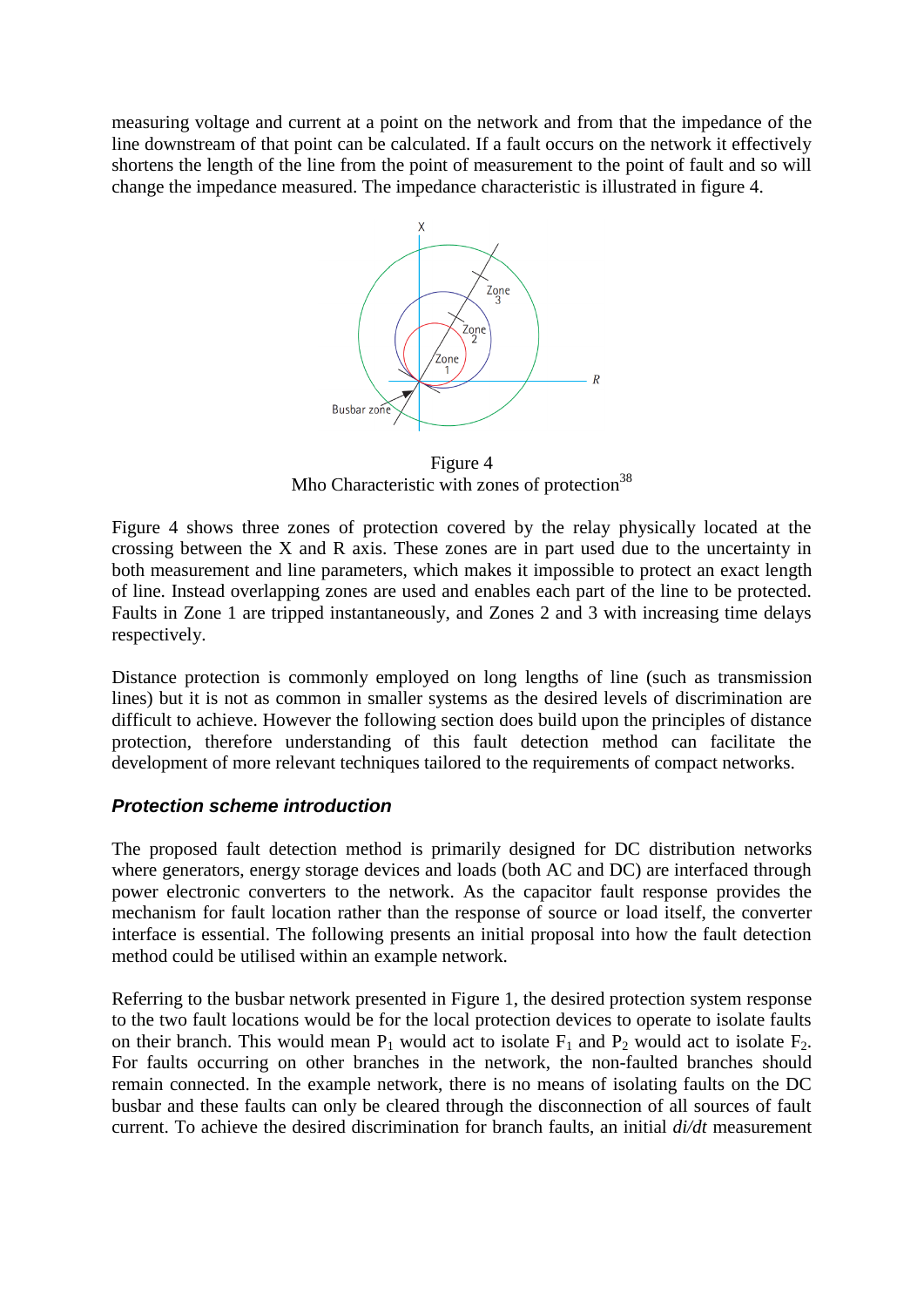could be set on each of the converter output capacitors (or just on the main source converter if the parallel branches contain no converters of their own) and, operating in isolation from each other, these would trip on a certain threshold. In this case, if protection is to operate for faults on a branch up to the busbar, the threshold would be set to trip breakers when the inductance measured is less than the inductance of the conductor connecting the capacitor to the busbar. For faults beyond the protected zone it is assumed that protection elsewhere in the network will act to isolate the fault.

For this relatively simple primary protection scheme, the process of operation would be:

- 1. Determine loop inductance up to the busbar *LCABLE*
- 2. Set relay to trip when  $V_C/di/dt$  <  $L_{CABLE}$
- 3. Continuously measure *di/dt* and send trip signal to circuit breakers when the threshold is exceeded.

Note that continuous measurements of *di/dt* would be taken as it would not be possible to guarantee any measurement could be taken at the exact fault occurrence time.

Ideally this scheme would provide protection of the full branch up to the busbar, however because of measurement and parameter uncertainties this cannot be easily achieved. As is the case with more traditional distance schemes, it is likely that the method would only primarily protect a certain portion of the line to avoid any overreach on to or beyond the busbar<sup>38</sup>. This and other operating challenges are discussed in more detail in the following section.

## *Operating challenges*

There are two overriding challenges which need to be understood and overcome in order for initial *di/dt* measurements to feasibly become part of an effective protection system. The first is the understanding of how the time of *di/dt* measurement following the fault influences the accuracy of fault location. Following the initial fault related peak, the natural *di/dt* response decays exponentially over time and the rate of this decay is proportional to the damping within the network. This means that a delay in measurement could see a smaller *di/dt* measured than appeared initially and hence the location of a fault appearing more distant, possibly leading to non-detection of the fault condition.

The second key area is to quantify the degree of uncertainty in any measurement of fault location. This could be made up by a number of factors, such as uncertainty in the line parameters and measurement error. One further consideration for the type of scheme described in the previous section is the consistency of line inductance when exposed to mutual inductive effects from other parts of the network.

These challenges are being addressed as part of ongoing work and will be the subject of future publications.

## **Conclusions**

The integration of active converter technologies is key to the development DC distribution systems however their introduction also creates a number of network protection challenges.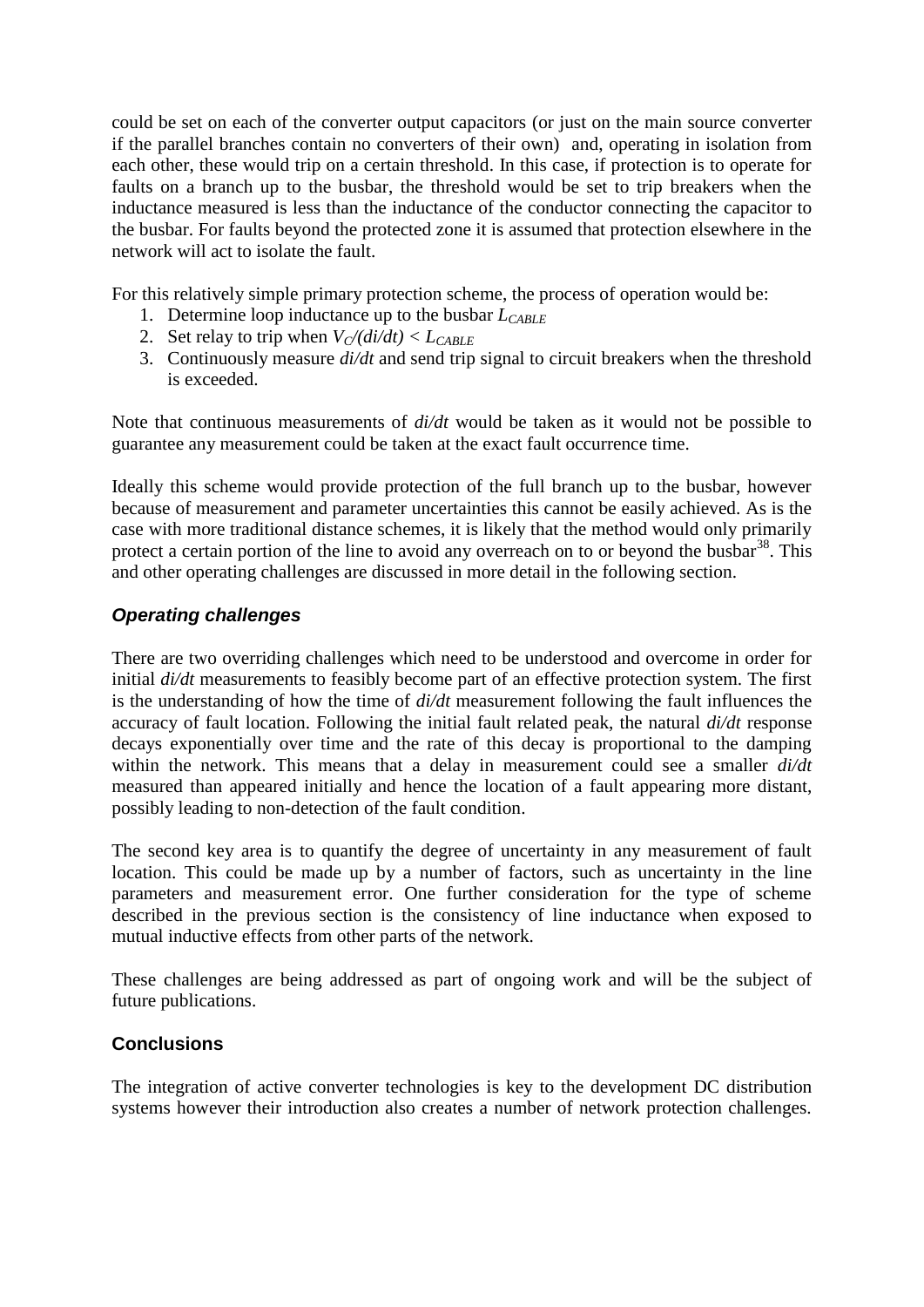Given some of the shortfalls of current techniques to meet these challenges, continued innovation in the protection of these networks is required in order to fully realise the benefits DC distribution can offer. To help tackle this issue, this paper has described a novel fault detection method based on the initial *di/dt* response of a converter's filter output. By utilising the transient behaviour of the network to discriminate fault location, it is possible to detect faults far faster. In turn, this enables the operation of protection at lower current levels, potentially reducing the stress on network and circuit breaking components, the likelihood of post fault voltage transients and therefore helping to improve long term asset health. A patent application has been made related to this fault detection method $39$ .

## **Acknowledgements**

This work has been carried out as part of the Rolls-Royce UTC programme.

#### **References**

- 1. J. Yang, J. Fletcher, and J. O'Reilly, "Multiterminal dc wind farm collection grid internal fault analysis and protection design," Power Delivery, IEEE Trans., vol. 25, no. 4, pp. 2308 –2318, Oct. 2010.
- 2. C. Meyer, M. Hoing, A. Peterson, and R. De Doncker, "Control and design of dc grids for offshore wind farms," Industry Applications, IEEE Transactions on, vol. 43, no. 6, pp. 1475 –1482, nov.-dec. 2007.
- 3. L. Tang and B.-T. Ooi, "Locating and isolating DC faults in multiterminal DC systems," Power Delivery, IEEE Transactions on, vol. 22, no. 3, pp. 1877 –1884, July 2007.
- 4. R. Cuzner and G. Venkataramanan, "The status of DC micro-grid protection," in Industry Applications Society Annual Meeting, 2008. IAS '08. IEEE, Oct. 2008, pp.  $1-8.$
- 5. D. Salomonsson, L. Soder, and A. Sannino, "Protection of low-voltage dc microgrids," Power Delivery, IEEE Transactions on, vol. 24, no. 3, pp. 1045 –1053, July 2009.
- 6. T. Kaipia, P. Salonen, J. Lassila, and J. Partanen, "Application of low voltage dcdistribution system - a techno-economical study," in 19th Int. Conf. on Electricity Distribution, May 2007.
- 7. J. G. Ciezki and R. W. Ashton, "Selection and stability issues associated with a navy shipboard dc zonal electric distribution system," Power Delivery, IEEE Transactions on, vol. 15, no. 2, pp. 665 –669, April 2000.
- 8. M. E. Baran and N. R. Mahajan, "Overcurrent protection on voltagesource- converterbased multiterminal dc distribution systems," Power Delivery, IEEE Transactions on, vol. 22, no. 1, pp. 406 –412, Jan. 2007.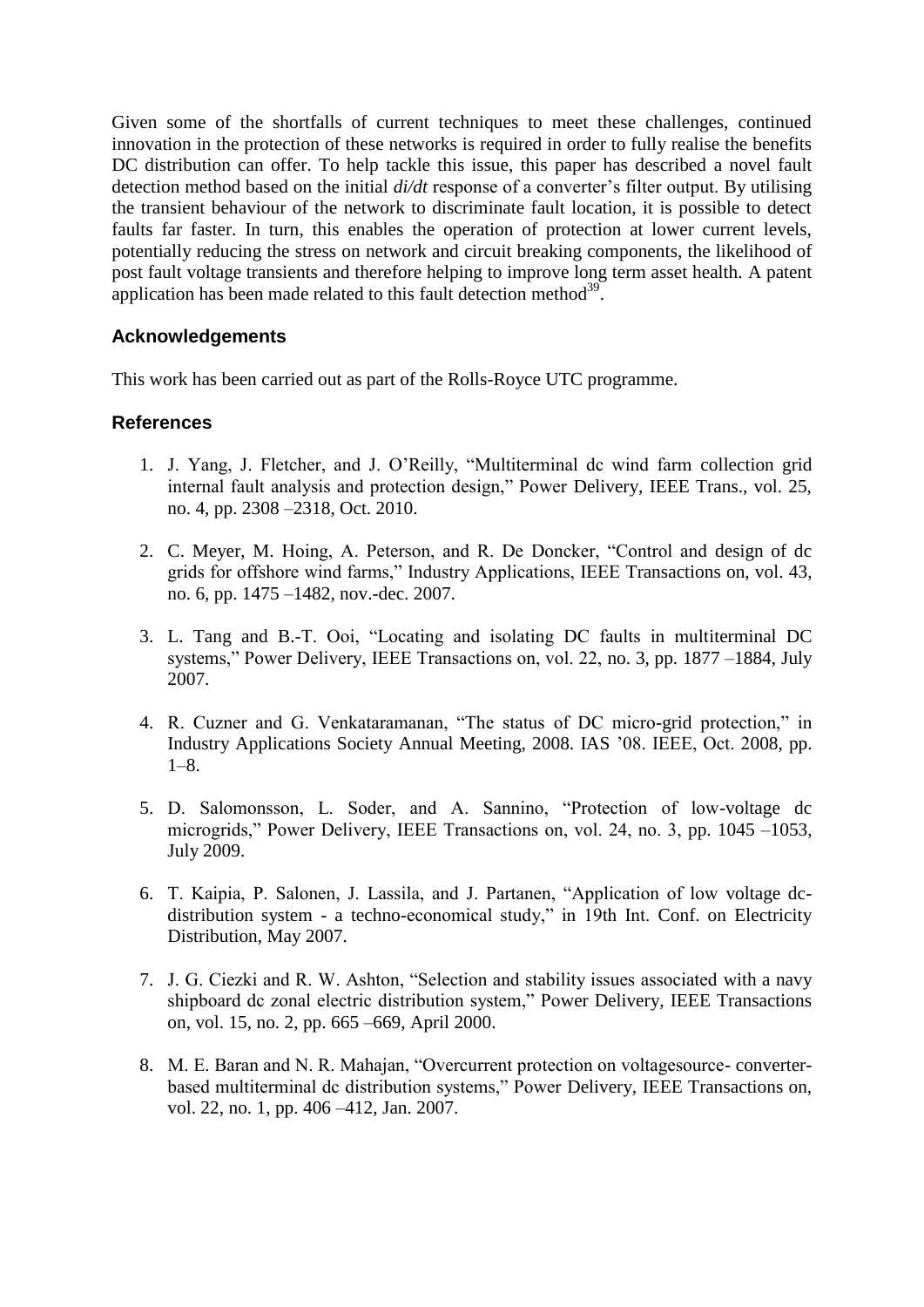- 9. C. Hodge and D. Mattick, "The Electric Warship II," Trans IMarE, vol. 109, no. 2, pp. 127–37, 1997.
- 10. M. Sinnet, "787 No-Bleed systems: saving fuel and enhancing operational efficiencies," in Boeing Commercial Aeromagazine, Quarter 4, 2007, pp. 6 – 11.
- 11. J. Bennett, B. Mecrow, D. Atkinson, C. Maxwell, and M.Benarous, "A fault tolerant electric drive for an aircraft nose wheel steering actuator," in Power Electronics, Machines and Drives, 2010. 5th IET Conference on, April 2010.
- 12. S. A. Long and D. R. Trainer, "Ultra-compact intelligent electrical networks," in 1st SEAS DTC Technical Conference, July 2006.
- 13. E. Gietl, E. Gholdston, F. Cohen, B. Manners, and R. Delventhal, "The architecture of the electric power system of the international space station and its application as a platform for power technology development," in Energy Conversion Engineering Conference and Exhibit, 2000. (IECEC) 35th Intersociety, vol. 2, 2000, pp. 855 –864 vol.2.
- 14. S. Fletcher, P. Norman, S. Galloway, and G. Burt, "Determination of protection system requirements for dc unmanned aerial vehicle electrical power networks for enhanced capability and survivability," IET Electr. Syst. Transp., vol. 1, no. 4, pp. 137–147, 2011.
- 15. J. I. Hanania, "A study of some features of ac and dc electric power systems for a space station." NASA, Sept. 1983, pp. 223–228, document ID: 19860004616,Accession ID: 86N14085.
- 16. IAPA, "IAPA First Class Newsletter May 2012," Available at: [http://www.iapa.com/.](http://www.iapa.com/)
- 17. American Airlines, "Fuel Smart," Available at: [http://www.aa.com/i18n/amrcorp/newsroom/fuel-smart.jsp.](http://www.aa.com/i18n/amrcorp/newsroom/fuel-smart.jsp)
- 18. N. Doerry, "Next Generation Integrated Power Systems (NGIPS) for the Future Fleet - Keynote Presentation," Elec. Ship Tech. Symposium, 2009, Available at: [http://ewh.ieee.org/conf/ests09/.](http://ewh.ieee.org/conf/ests09/)
- 19. I. Cotton, A. Nelms, and M. Husband, "Higher voltage aircraft power systems," Aerospace and Electronic Systems Magazine, IEEE, vol. 23, no. 2, pp. 25 –32, Feb. 2008.
- 20. "Maintenance of electrical switchgear and controlgear for voltages above 1 kV and up to and including 36 kV - Code of practice," BS 6626:2010, 2010.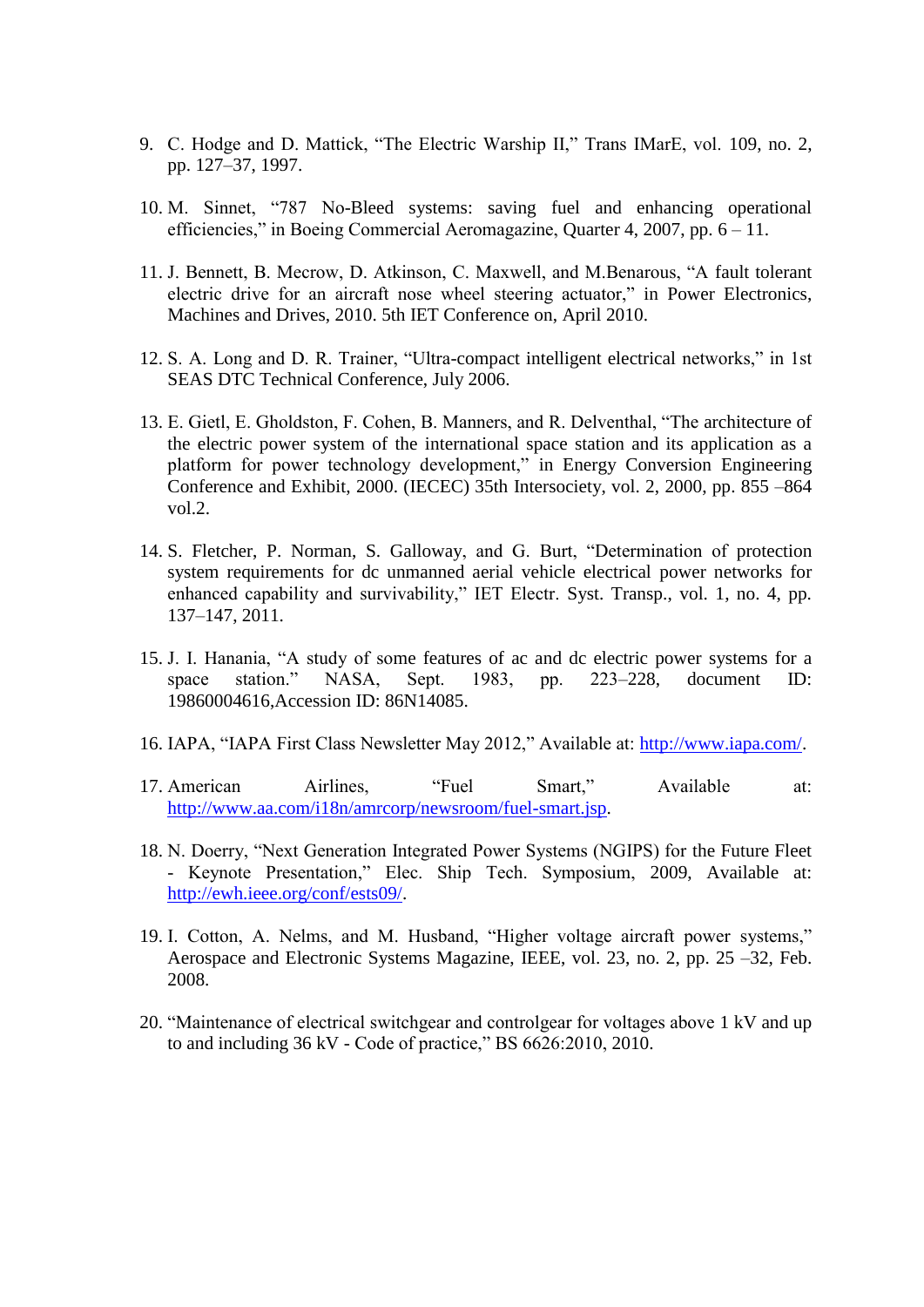- 21. Naval Sea Systems Command Office of Corporate Communications, "Navy advances electrical protection for shipboard sailors. [online]," Available at: http://www.navy.mil/, Story number NNS120126-19, [Accessed: 26.1.12].
- 22. A. Rice, "Rolls-Royce: Low voltage drive range provides end to end capability for electric propulsion packages," Available at: [http://www.rollsroyce.](http://www.rollsroyce/) com/Images/Indepth13tcm92-23311.pdf.
- 23. P. Andersen and H. Buchloh, "Electrical power supply system, especially for ships (Translation)," European Patent number EP2090508A2, January 2009.
- 24. N. R. C. Committee on Autonomous Vehicles in Support of Naval Operations, Autonomous Vehicles in Support of Naval Operations. National Academies Press, 2005, ch. 3, ISBN: 0-309-55115-3.
- 25. J. Rosero, J. Ortega, E. Aldabas, and L. Romeral, "Moving towards a more electric aircraft," Aerospace and Electronic Systems Magazine, IEEE, vol. 22, no. 3, pp. 3 –9, March 2007.
- 26. K. Emadi and M. Ehsani, "Aircraft power systems: technology, state of the art, and future trends," Aerospace and Electronic Systems Magazine, IEEE, vol. 15, no. 1, pp. 28 –32, Jan 2000.
- 27. P. Butterworth-Hayes, "All-electric aircraft research speeds up," in Aerospace America, January 2009, pp. 1–7.
- 28. K. George, "DC Power Production, Delivery and Utilization: An EPRI White Paper," Available at: http://www.epri.org [Accessed:2.4.12], June 2006.
- 29. B. Chowdhury and S. Rahman, "A review of recent advances in economic dispatch," Power Systems, IEEE Transactions on, vol. 5, no. 4, pp. 1248 – 1259, Nov 1990.
- 30. M. E. Baran and N. R. Mahajan, "DC Distribution for Industrial Systems: Opportunities and Challenges," IEEE Trans. Industry Applications, vol. 39, no. 6, pp. 1596–1601, November/December 2003.
- 31. P. J. Norman, S. J. Galloway, G. M. Burt, D. R. Trainer, and M. Hirst, "Transient analysis of the more-electric engine electrical power distribution network," in Power Electronics, Machines and Drives, 2008. PEMD 2008. 4th IET Conference on, April 2008, pp. 681 –685.
- 32. J. G. Vaidya and E. Gregory, "High-Speed Induction Generator for Applications in Aircraft Power Systems," in SAE Power Systems Conference, November 2004, pp. 1830–1836, document Number: 2004-01-3174.
- 33. C. L. Sulzberger, "Triumph of ac. 2. the battle of the currents," Power and Energy Magazine, IEEE, vol. 1, no. 4, pp. 70 – 73, Jul-Aug 2003.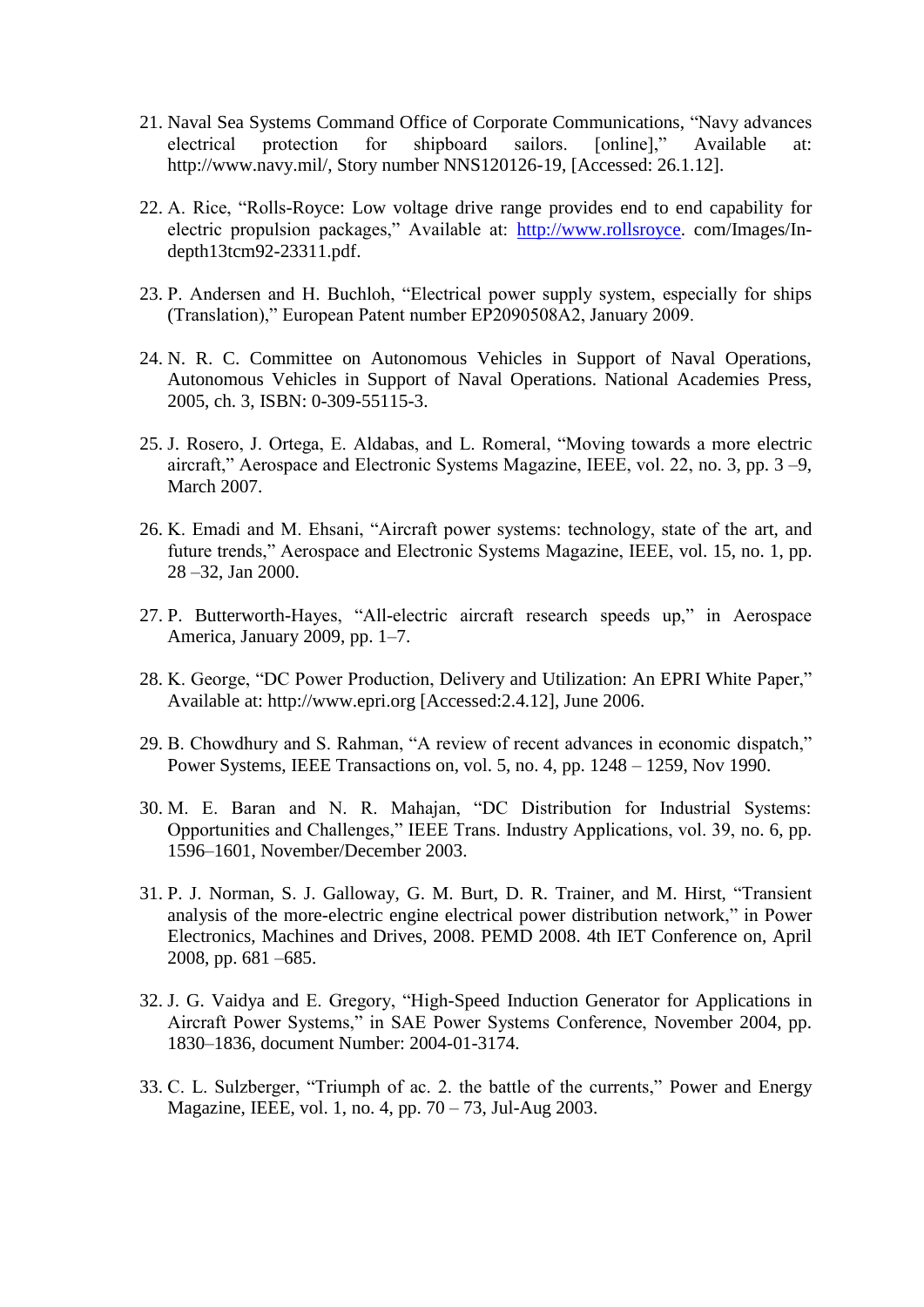- 34. S. D. A. Fletcher, P. J. Norman, S. J. Galloway, P. Crolla, and G. M. Burt, "Optimizing the roles of unit and non-unit protection methods within dc microgrids," Smart Grid, IEEE Transactions on, Accepted for publication.
- 35. S. Fletcher, P. Norman, S. Galloway, and G. Burt, "Analysis of the effectiveness of non-unit protection methods within dc microgrids," in IET Renewable Power Generation, Sept 2011.
- 36. E. Cinieri, A. Fumi, V. Salvatori, and C. Spalvieri, "A new high-speed digital relay protection of the 3-kvdc electric railway lines," Power Delivery, IEEE Trans., vol. 22, no. 4, pp. 2262 –2270, Oct. 2007.
- 37. W. Xiaohong, L. qunzhan, and C. Xiaochuan, "The research on main protection for dc feeder line of subway," in Autonomous Decentralized System, 2002. The 2nd International Workshop on, Nov. 2002, pp. 342 – 346.
- 38. "Network protection and automation guide, chapter 11 distance protection. [online]," Available at: http://www.alstom.com/grid, [Accessed: 2.12.11].
- 39. S. D. A. Fletcher, P. J. Norman, S. J. Galloway, and J. E. Hill, "Protection System for an Electrical Power Network," UK Patent application GB1102031.0, February 2011.

#### **Biography**

Steven Fletcher received his BEng (Hons) degree in electrical and electronic engineering from the University of Strathclyde, Glasgow, U.K in 2007. He is currently a research associate within the Institute for Energy and Environment at Strathclyde and working towards a PhD degree. His research interests include the transient analysis and protection of DC systems for microgrid, marine and aerospace applications.

Patrick Norman is a member of full time research staff within the Institute for Energy and Environment at the University of Strathclyde. He received his BEng (Hons) degree in electrical and mechanical engineering and PhD in electrical engineering from the University of Strathclyde. His current research interests lie in the modelling and simulation, design, control, protection of aircraft secondary power offtake and distribution systems, microgrid and shipboard power systems. He has published over 35 peer reviewed journal and conference publications.

Stuart Galloway received his Bachelors degree in Mathematical Sciences form the University of Paisley in 1992. He obtained his M.Sc. degree in Non-linear Modelling (1993) and PhD in Numerical Analysis (1998) from the University of Edinburgh, UK. Since 1998 he has been researching optimisation problems in power systems, electricity markets and novel electrical architectures relating to aero and marine electrical systems. He is currently a Senior Lecturer in the Institute for Energy and Environment at the University of Strathclyde.